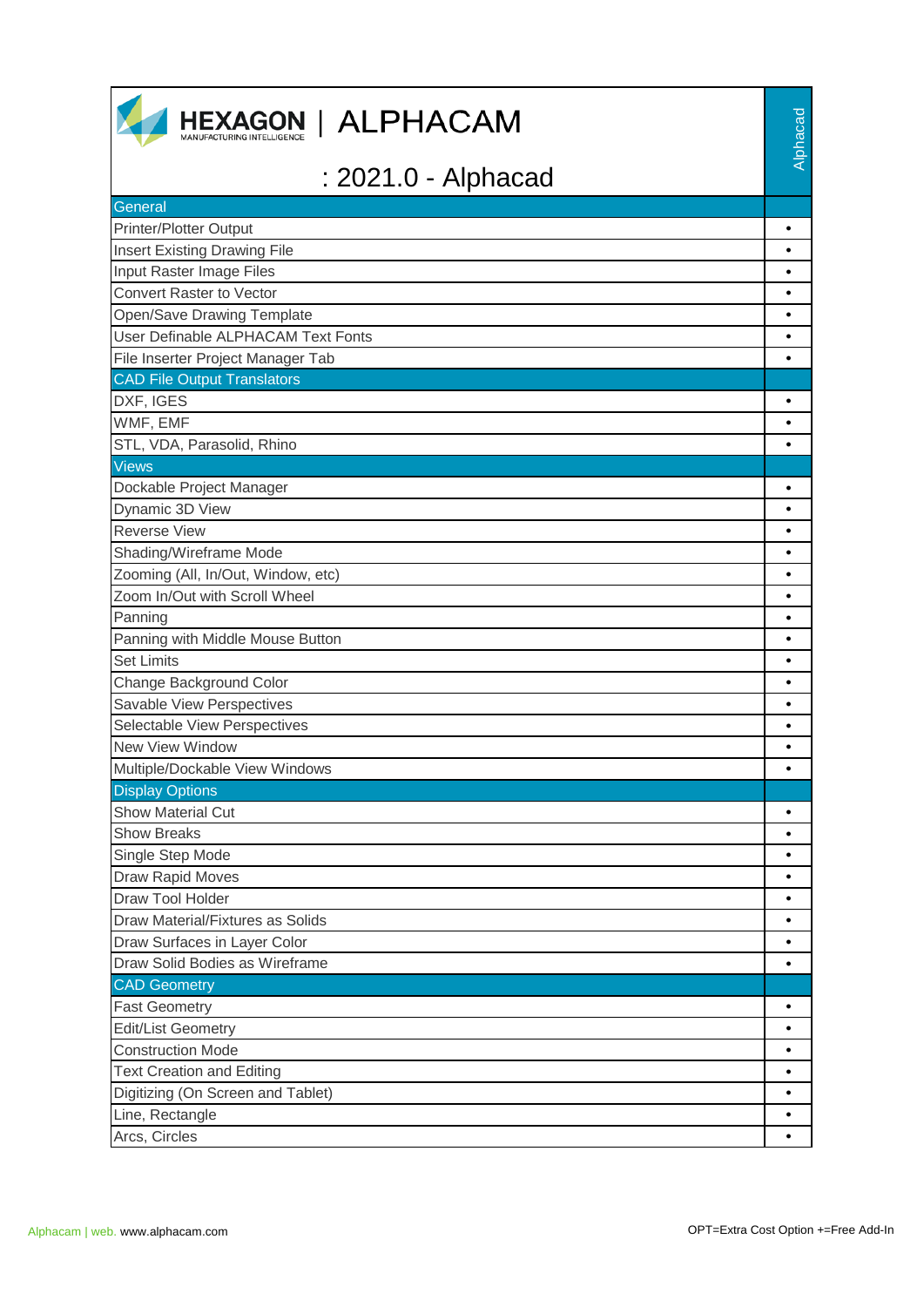| <b>HEXAGON   ALPHACAM</b>                                                                      | Alphacad  |
|------------------------------------------------------------------------------------------------|-----------|
| : 2021.0 - Alphacad                                                                            |           |
| Polygon, Ellipse                                                                               | $\bullet$ |
| <b>Bolt Hole Circle</b>                                                                        | ٠         |
| <b>Involute Curve</b>                                                                          | $\bullet$ |
| Slot                                                                                           | ٠         |
| <b>Equal Spaced Holes</b>                                                                      | ٠         |
| <b>Enclosing Rectangle</b>                                                                     | $\bullet$ |
| Spline Creation and Editing                                                                    | $\bullet$ |
| <b>Convert Spline to Lines/Arcs</b>                                                            | $\bullet$ |
| Assign Image to Geometry                                                                       | $\bullet$ |
| 3D Polyline                                                                                    | ٠         |
| <b>Geometry Macro Recorder</b>                                                                 | ٠         |
| Parametric Sketcher (* Creation and Editing requires a valid ALPHACAM maintenance agreement    | $\bullet$ |
| <b>Run Parametric Sketch</b>                                                                   | $\bullet$ |
| <b>Surface Creation/Edition</b>                                                                |           |
| <b>Surface from Sections</b>                                                                   | ٠         |
| Swept Surface from 2 Curves                                                                    | $\bullet$ |
| Swept Surface from 3 Curves                                                                    | ٠         |
| Coons Patch from 3 Curves                                                                      | $\bullet$ |
| <b>Coons Patch from 4 Curves</b>                                                               | $\bullet$ |
| <b>Ruled Surface</b>                                                                           |           |
| Surface of Revolution                                                                          | $\bullet$ |
| <b>Fillet Between 2 Surfaces</b>                                                               | $\bullet$ |
| Tri-Corner Fillet                                                                              | ٠         |
| <b>Extruded Surface</b>                                                                        | ٠         |
| <b>Flat Surface</b>                                                                            | ٠         |
| <b>Break Intersecting Surfaces</b>                                                             |           |
| <b>Edit Surface Control Points</b>                                                             |           |
| <b>Un-Trim Surfaces</b>                                                                        | $\bullet$ |
| <b>Extend Surface</b>                                                                          | $\bullet$ |
| <b>Surface Finder</b>                                                                          | $\bullet$ |
| <b>Extract Edge from Surfaces</b>                                                              | $\bullet$ |
| <b>Convert to STL Facets</b>                                                                   | $\bullet$ |
| <b>Geometry/Tool Path Editing</b>                                                              |           |
| Undo                                                                                           | $\bullet$ |
| Redo                                                                                           | $\bullet$ |
| ALPHACAM Clipboard (Cut, Copy Paste between diferent sessions)                                 | $\bullet$ |
| Fabricate (Cut, Crop, Delete Area, Subtract, Unite, Overlapping, Intersecting, Loop, Paneling) | $\bullet$ |
| Break, Join                                                                                    | $\bullet$ |
| <b>Break at Distance</b>                                                                       | $\bullet$ |
| Trim, Extend                                                                                   | $\bullet$ |
| <b>Extend by Distance</b>                                                                      | ٠         |
| Fillet, Chamfer                                                                                | $\bullet$ |
| Offset (Element and/or Path)                                                                   | $\bullet$ |
| Grouping/Ungrouping                                                                            | $\bullet$ |
|                                                                                                |           |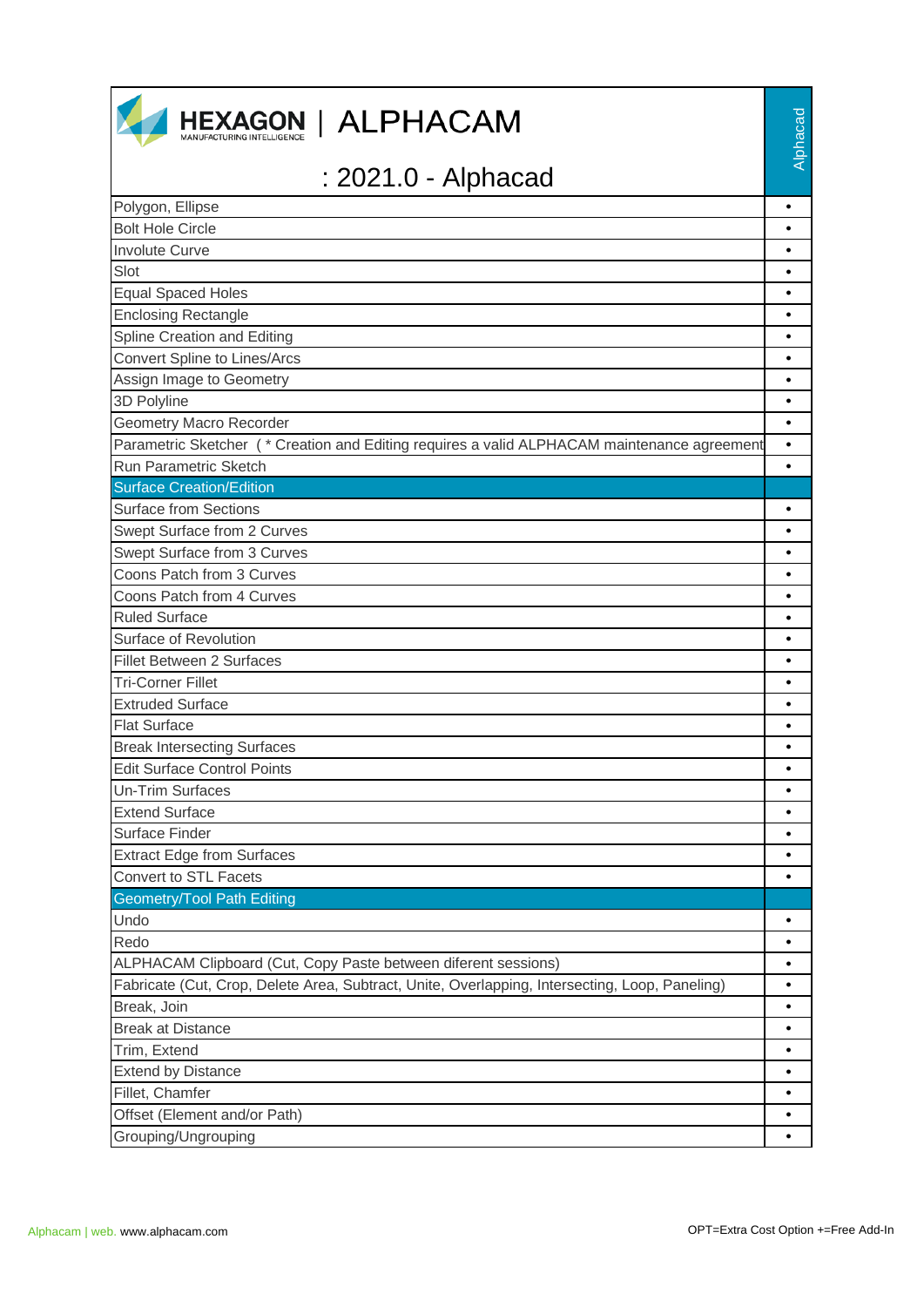| HEXAGON   ALPHACAM                      | Alphacad  |
|-----------------------------------------|-----------|
| : 2021.0 - Alphacad                     |           |
| Definable Cutting Start Point           | $\bullet$ |
| Manual/Automatic Cut Ordering           | ٠         |
| Change Object Types                     | $\bullet$ |
| 2D Array, Scale, Stretch, Skew          | ٠         |
| 2D Move, Copy, Mirror, Rotate           | $\bullet$ |
| 2D Transform - Dynamic combined command | $\bullet$ |
| 3D Move, Copy, Mirror, Rotate           | ٠         |
| Auto 2D/3D Mode                         | ٠         |
| Edit Geometry by Node                   | $\bullet$ |
| 3D                                      |           |
| <b>Set Materials</b>                    | ٠         |
| Set Work Volume                         | $\bullet$ |
| Make Local Axis Horizontal              | $\bullet$ |
| <b>Specify Panel</b>                    | ٠         |
| Show Panel Edges                        | ٠         |
| Select Panel Edge                       | ٠         |
| Set Geometry Z Levels                   |           |
| <b>Create Sections</b>                  | $\bullet$ |
| <b>3D Part Rotation</b>                 | $\bullet$ |
| Project 3D to 2D                        |           |
| Reverse Tool Side (On Surfaces)         | ٠         |
| Edit 3D Polyline                        | $\bullet$ |
| 3D Project to Suface or Plane           | ٠         |
| Wrap on Surface                         | $\bullet$ |
| Wrap Around Geometry                    | $\bullet$ |
| Edit Geometry Z Point by Point          |           |
| <b>Work Planes</b>                      |           |
| <b>Browse/Select Work Planes</b>        | ٠         |
| Slice Through Work Volume               | $\bullet$ |
| 2 Lines for X and Y Axes                | ٠         |
| <b>Exiting Geometry</b>                 | $\bullet$ |
| Parallel to Current Work Plane          | $\bullet$ |
| Perpendicular to Current Work Plane     | ٠         |
| <b>Reverse Current Plane</b>            | $\bullet$ |
| As Current Plane, Different Origin      | $\bullet$ |
| By Name                                 | ٠         |
| Best Fit Plane Through Points           | $\bullet$ |
| By Line Element Vector                  | $\bullet$ |
| Normal to View                          | ٠         |
| Set Work Plane Origin                   | $\bullet$ |
| <b>Work Plane Properties</b>            | $\bullet$ |
| <b>Order Work Planes</b>                | ٠         |
| <b>Cancel Work Plane</b>                | ٠         |
| From Solid Model Face                   | $\bullet$ |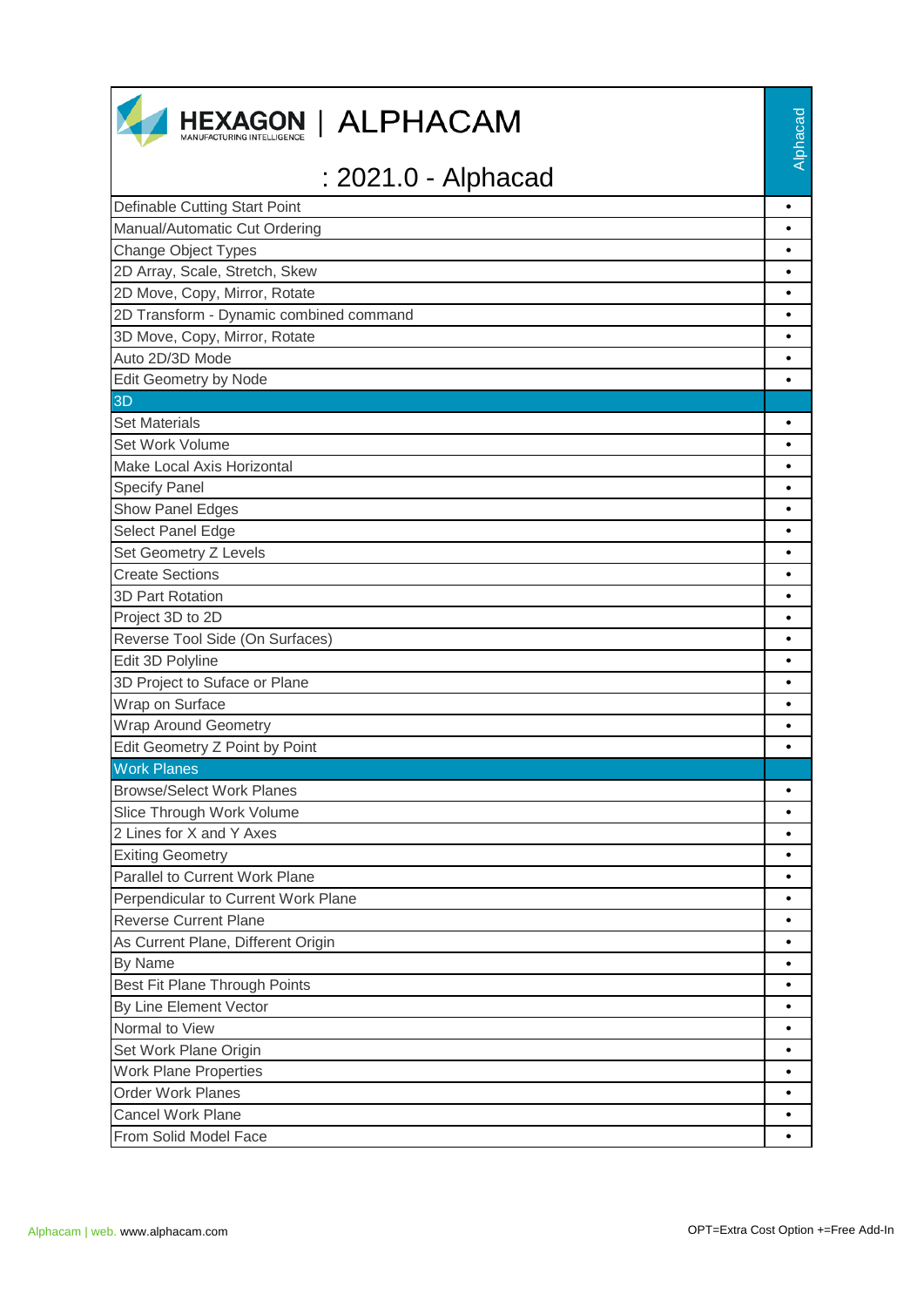| <b>HEXAGON   ALPHACAM</b>                              | Alphacad               |
|--------------------------------------------------------|------------------------|
| : 2021.0 - Alphacad                                    |                        |
| <b>Utilities</b>                                       |                        |
| Distance/Angle between Points                          | $\bullet$              |
| Report Coordinates of a Point                          | $\bullet$              |
| Radius of a Arc/Circle                                 | ٠                      |
| Snap to Same X, Y or Z as                              | $\bullet$              |
| Snap Points                                            | $\bullet$              |
| <b>Auto Snap Points</b>                                | $\bullet$              |
| Points to Lines/Arcs                                   | ٠                      |
| <b>Auto-Close Contours</b>                             | ٠                      |
| Common Line Removal                                    | $\bullet$              |
| Fold/Unfold                                            | ٠                      |
| Develop to Flat                                        | $\bullet$              |
| Join Parts with Bridge                                 | $\bullet$              |
| <b>Link Adjacent Circles</b>                           | ٠                      |
| <b>CAD Utilities</b>                                   |                        |
| <b>User Layers</b>                                     | ٠                      |
| <b>ALPHACAM Layers</b>                                 | ٠                      |
| <b>Dimensions</b>                                      | $\bullet$              |
| Hatch                                                  | $\bullet$              |
| Set Line Type                                          | $\bullet$              |
| Edit Line Type                                         | ٠                      |
| <b>Line Properties</b>                                 | $\bullet$              |
| <b>Hide Parts</b>                                      | $\bullet$              |
| Show All Parts                                         | $\bullet$              |
| Move Dimensions                                        | ٠                      |
| Magnify                                                |                        |
| <b>STL Utilities</b>                                   |                        |
| Convert STL Facets to Polylines                        | ٠                      |
| Delete STL Facets                                      | $\bullet$              |
| Chop STL into Sections                                 | $\bullet$              |
| <b>Reverse Face Colors</b>                             | $\bullet$              |
| Extract 3D Edges                                       | $\bullet$              |
| Project Edges to Current Work Plane                    | $\bullet$<br>$\bullet$ |
| <b>Create Enclosing Rectangle</b><br><b>Simulation</b> |                        |
| <b>Shaded Simulation</b>                               | $\bullet$              |
| Visual Basic for Applications (VBA)                    |                        |
| Turn Add-Ins On/Off                                    | ٠                      |
| Run Macros                                             | $\bullet$              |
| Open VBA Project for Running                           | $\bullet$              |
| Open VBA Project for Editing                           | $\bullet$              |
| Create New VBA Project                                 | $\bullet$              |
| Open VBA Post for Editing                              | $\bullet$              |
| Integrated VBA Editor                                  | $\bullet$              |
|                                                        |                        |